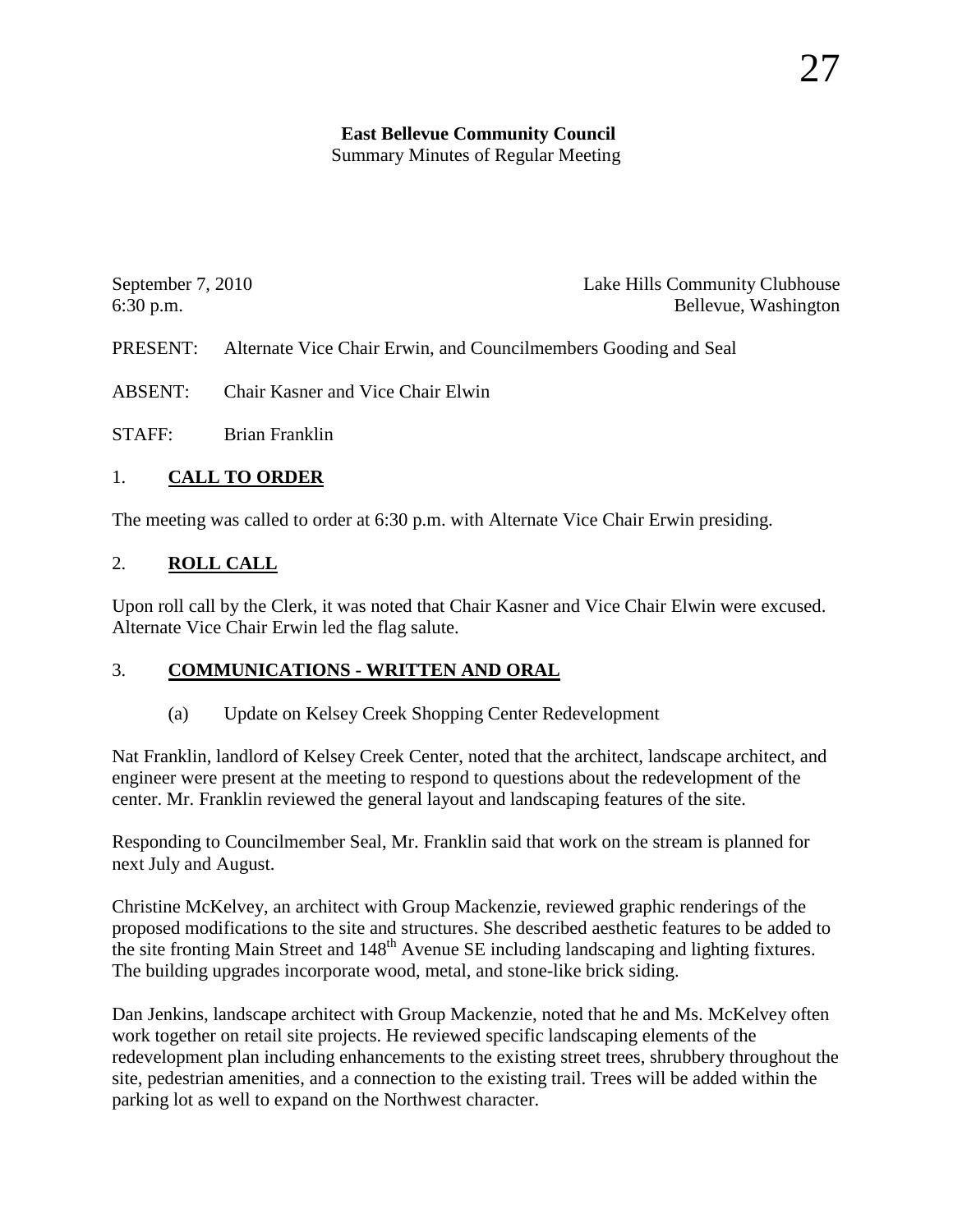David Segal, described the site stormwater plan and preliminary grading and utility plan. He highlighted features related to water quality and stormwater detention. The site will have permeable concrete, and the entire storm drain system is within the pavement.

Responding to Councilmember Seal, Mr. Segal described how water will drain into Kelsey Creek, even in the event of flooding. The project will reduce the amount of impervious surface and significantly reduce water runoff. Mr. Segal responded to additional brief questions of clarification.

Michael Chen, planner with Group Mackenzie, said his role is to coordinate with the City and the designers.

Ms. McKelvey said they have not yet submitted documents for design review, as they are interested in feedback from the Community Council. Mr. Chen said they would like to submit for design review the following week.

Councilmember Seal commented that he had hoped some of the residents in the area would attend tonight's meeting. He noted that some concerns were expressed in the past about how the site would be screened from adjacent residences. Mr. Jenkins reiterated how landscaping features will screen and enhance the site. Residents will still be able to access the trailhead from the site.

Responding to Vice Chair Erwin, Mr. Chen said the project is scheduled to begin construction next April, and to be completed by Fall 2011.

Mr. Franklin said there will be a grocery component on the site, among other uses.

The project team responded to additional clarifying questions from the Council.

The Council thanked everyone for the presentation.

#### 4. **APPROVAL OF AGENDA**

Councilmember Seal moved to approve the agenda, amended to add 11(a),Verizon application for 90-foot wood pole. Mr. Erwin seconded the motion, which carried by a vote of 3-0.

- 5. **PUBLIC HEARINGS:** None
- 6. **RESOLUTIONS**: None.

# 7. **REPORTS OF CITY COUNCIL, BOARDS, AND COMMISSIONS**: None.

- 8. **DEPARTMENT REPORTS**: None.
- 9. **COMMITTEE REPORTS**: None.